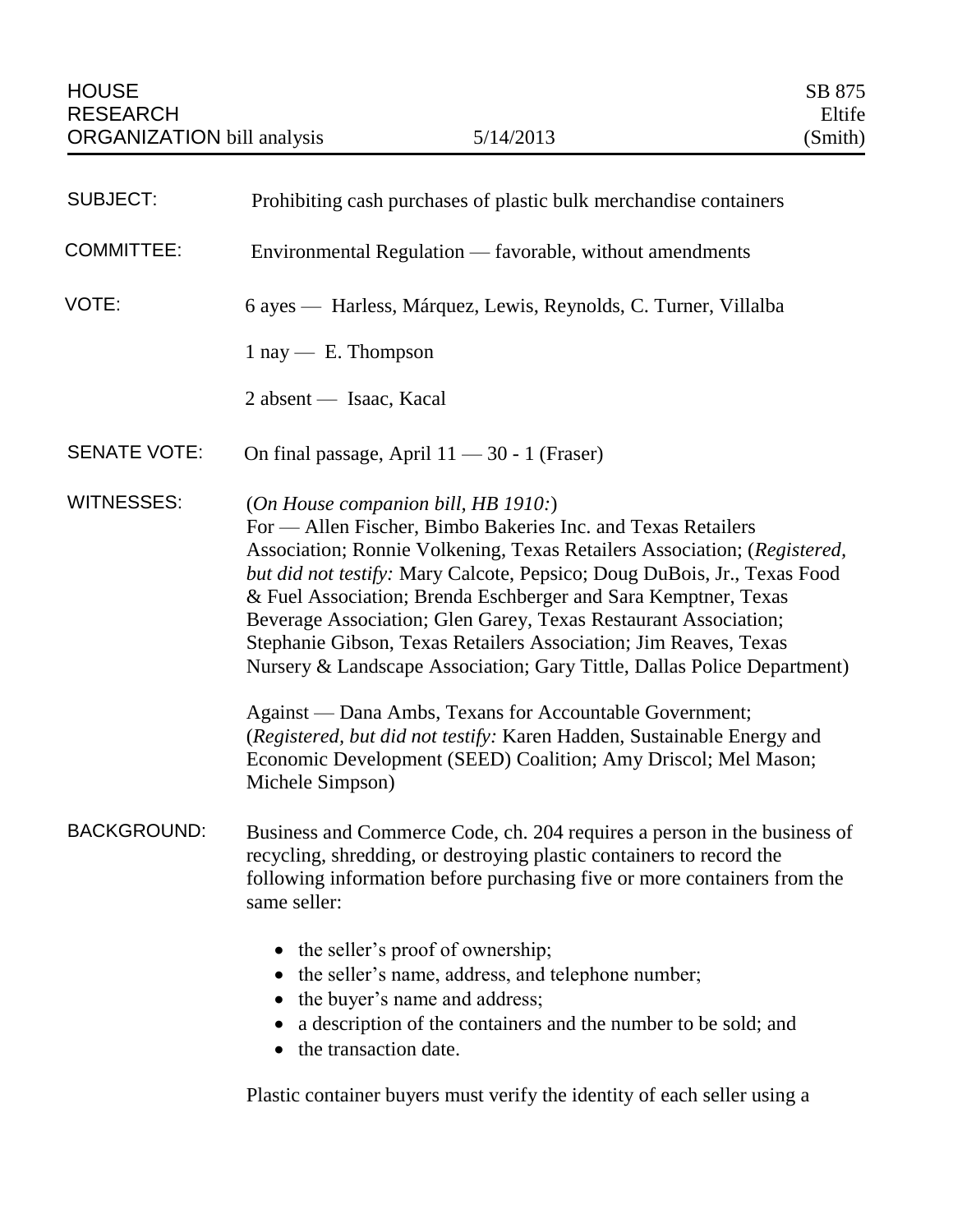## SB 875 House Research Organization page 2

|         | driver's license or other government-issued form of photo identification.<br>The buyer must retain a record of this transaction for one year. A violation<br>of the requirement to gather and record transaction information is subject<br>to a civil penalty of \$10,000 per violation. Falsely documenting a<br>transaction to skirt the provisions of the statute is punishable by a civil<br>penalty of \$30,000 for each violation. |
|---------|------------------------------------------------------------------------------------------------------------------------------------------------------------------------------------------------------------------------------------------------------------------------------------------------------------------------------------------------------------------------------------------------------------------------------------------|
|         | The attorney general or appropriate prosecuting attorney may investigate<br>an alleged violation, sue to collect the civil penalty, and recover<br>reasonable expenses associated with recovering a civil penalty.                                                                                                                                                                                                                       |
|         | Plastic container buyers who violate these conditions commit a class C<br>misdemeanor, punishable by a fine of up to \$350, if the containers are<br>valued less than \$1,000, or up to \$700, if the containers are valued \$1,000<br>or more. For second offenses, the fine can be double the maximum amount<br>of the fine for the first offense.                                                                                     |
| DIGEST: | SB 875 would require a person in the business of recycling, shredding, or<br>destroying plastic bulk merchandise containers either to verify the seller's<br>identity via a government-issued document with a photograph or identify<br>the seller as a representative acting on behalf of a corporation, business,<br>government, or government subdivision or agency before purchasing five<br>or more containers.                     |
|         | If the seller did not represent a corporation, business, or government<br>entity, the purchaser could not pay the seller in cash and would have to<br>record the payment method for any transaction involving one or more<br>plastic bulk merchandise containers. This record would have to be<br>attached to the purchaser's other records for the seller.                                                                              |
|         | A person who violated these provisions would be liable for a civil penalty<br>of up to \$10,000 for each violation. Each cash transaction would be<br>considered a separate violation. In determining the amount of the penalty,<br>the court would have to consider the amount necessary to deter future<br>violations.                                                                                                                 |
|         | The bill would permit the attorney general or an appropriate prosecuting<br>attorney to inspect the sales records kept by purchasers of plastic bulk<br>merchandise containers.                                                                                                                                                                                                                                                          |
|         | The bill would take effect September 1, 2013.                                                                                                                                                                                                                                                                                                                                                                                            |
|         |                                                                                                                                                                                                                                                                                                                                                                                                                                          |